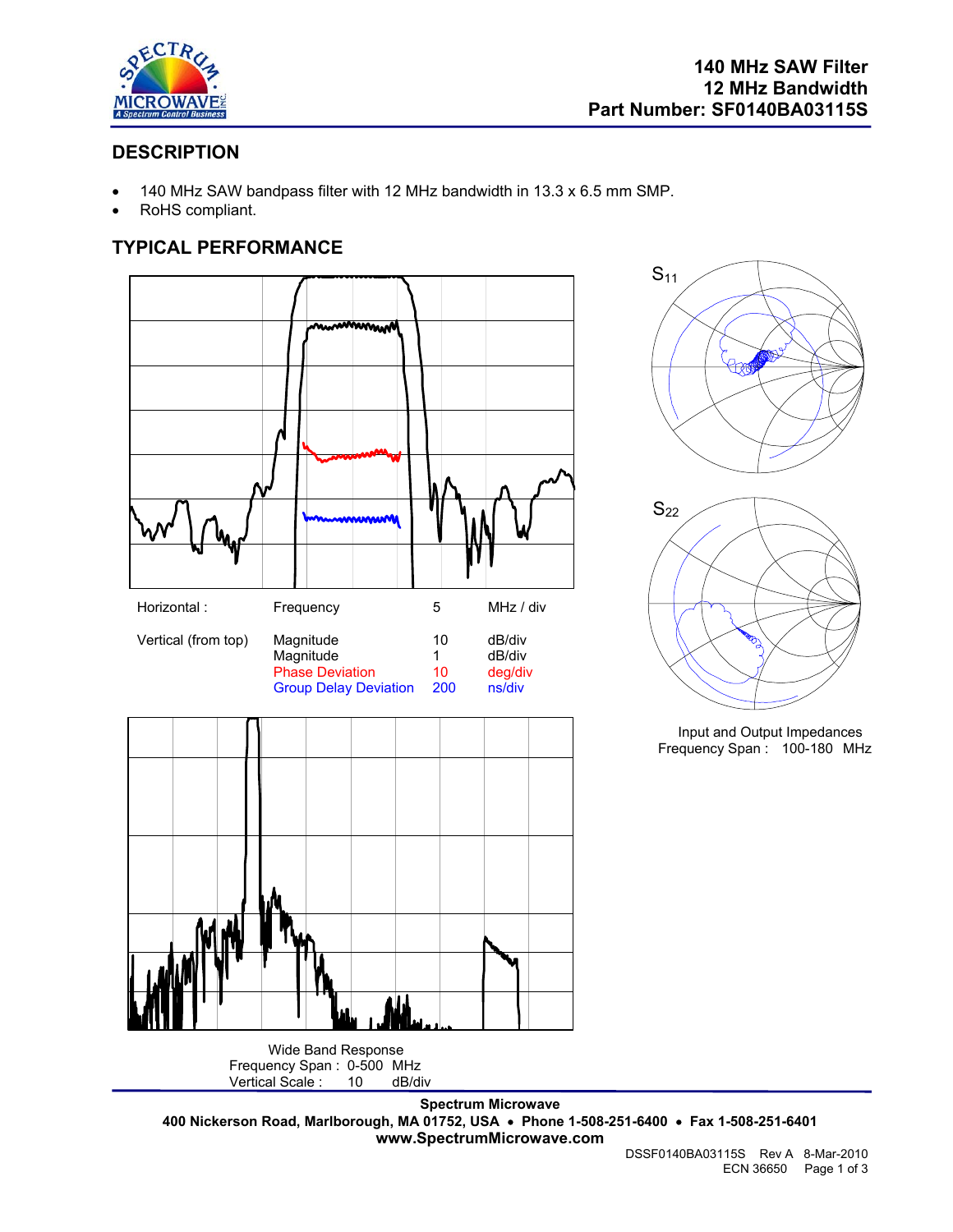

#### **SPECIFICATION**

| Parameter                                   | <b>Min</b>      | Гур   | <b>Max</b> | <b>Units</b> |
|---------------------------------------------|-----------------|-------|------------|--------------|
| Center Frequency (Fc) <sup>1</sup>          | 139.6           | 140   | 140.4      | <b>MHz</b>   |
| Insertion Loss <sup>2</sup>                 |                 | 7.3   | 9          | dB           |
| 1 dB Bandwidth                              | 11              | 11.5  |            | <b>MHz</b>   |
| 3 dB Bandwidth                              | 12              | 12.5  |            | <b>MHz</b>   |
| 35 dB Bandwidth                             |                 | 16.5  | 18         | <b>MHz</b>   |
| Passband Ripple <sup>3</sup>                |                 | 0.3   | 1          | $dB$ p-p     |
| Phase Deviation from Linear <sup>3</sup>    |                 | 3.4   | 15         | deg p-p      |
| Group Delay Variation <sup>3</sup>          |                 | 40    | 120        | ns p-p       |
| <b>Absolute Delay</b>                       |                 | 0.94  |            | μs           |
| Ultimate Rejection <sup>4</sup>             | 40              | 44    |            | dB           |
| Substrate                                   | Lithium Niobate |       |            |              |
| <b>Temperature Coefficient of Frequency</b> |                 | $-90$ |            | ppm/°C       |
| <b>Ambient Temperature</b>                  |                 | 25    |            | $^{\circ}C$  |
| System Source and Load Impedance            |                 | 50    |            | Ω            |

Notes: 1. Average of the lower and upper 3 dB frequencies.

- 2. Average level in the passband.
- 3. Evaluated over 90% of the 3dB bandwidth (i.e.  $F<sub>C</sub>±5.4$  MHz).
- 4. Evaluated over the intervals 20 128 MHz and 152 280 MHz.

## **MAXIMUM RATINGS**

| Parameter                        |     | иах |     |
|----------------------------------|-----|-----|-----|
| Storage Temperature Range        | -40 | +85 |     |
| Input Power Level                |     | +11 | dBm |
| DC Voltage Between Each Terminal |     | 15  |     |

#### **MATCHING CIRCUIT**



Component values (minimum inductor  $Q = 45$ ):

Ls1 = 100 nH Cp1 = 22 pF Ls2 = 100 nH Cp2 = 0 pF (not used)

Notes:

- 1. The component values shown above are those used in the Spectrum Microwave test fixture. Optimum values may change depending on board layout. Cp2 may be either a capacitor or an inductor.
- 2. 5% tolerance components or better are recommended.